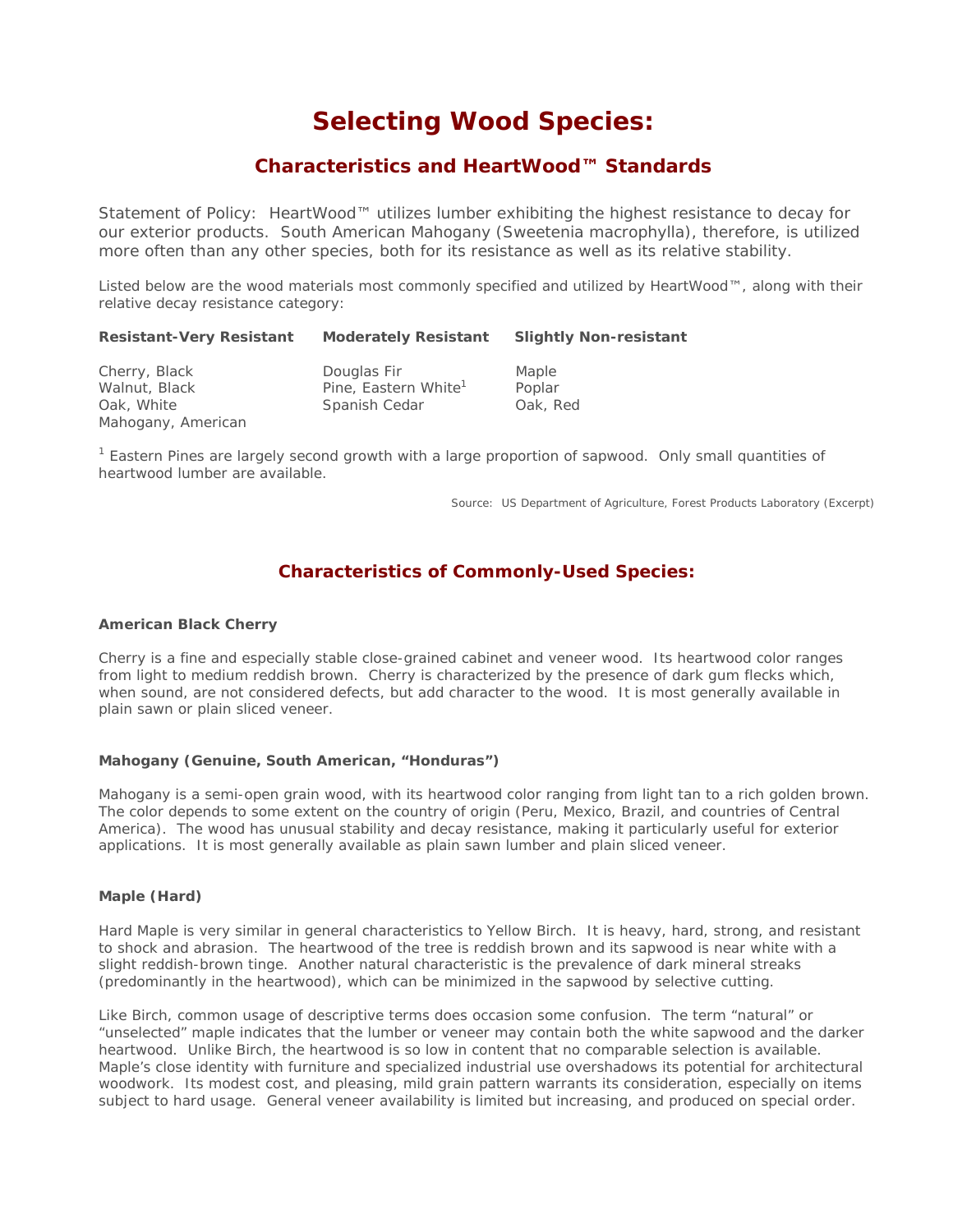#### **Oak (Red)**

Red Oak is one of our most abundant domestic hardwoods. Its moderate, durability, strength, and appealing grain characteristics make its use widespread. Red Oak is open grained and in plain sawn form it expresses very strong "cathedral" grain pattern. The heartwood is reddish tan to brown and very uniform in color. This hardwood reacts with changes in environment and can go through a variety of colorations over its useful life.

#### **Oak (White)**

White Oak is perhaps one of the best-known hardwoods in the world, and its use for architectural woodwork is widespread. Hard and strong, with good weathering in its heartwood, make its use appropriate for selected exterior applications. It is open-grained and highly figured in its plain sawn form. The heartwood varies considerably in color from grayish tan to brown, making maintenance of color consistency difficult. Sapwood is much lighter in color, is fairly prevalent, and can be eliminated by selective ripping.

White Oak is often rift sawn, producing a very straight-grained effect, or quarter sawn, producing straight grain, but with the "flake" of the medullary ray greatly pronounced. Both Red and White Oak frequently exhibit the characteristic of 'checking', which are hairline fractures along the grain pattern. Although every precaution is taken to eliminate this problem during manufacturing, the characteristic does develop. Checking can cause finish fractures, which is often mistaken for finish 'crazing'.

#### **Pine (Eastern White)**

Eastern White Pine grows from Maine to northern Georgia and in the Lake States. Its heartwood is light brown, often with a reddish tinge. The wood has comparatively uniform texture and is straight grained. It is easily kiln-dried, has small shrinkage, and ranks high in stability. Eastern white pine is light in weight, moderately soft, moderately low in strength, and low in resistance to shock.

## **Poplar (Yellow)**

Yellow Poplar, sometimes incorrectly called "whitewood" is an extremely versatile and moderately priced hardwood that is well adapted to general interior woodwork usage. It is even textured, close-grained, stable, of medium hardness, and has an inconspicuous grain pattern. The heartwood is pale greenish yellow while the sapwood is white. Occasional dark purple streaks also occur. The tight, close grain results in outstanding paintability, while its modest figure and even texture permits staining to simulate more expensive hardwood. Due to its indistinct grain figure, it is seldom used for decorative veneered products. Poplar's white sapwood is inappropriate for exterior applications.

#### **Spanish Cedar (Acajou Rouge)**

The sapwood is pinkish to white or pinkish beige in color, and is clearly demarcated from the heartwood. Timber from younger or fast-grown trees is commonly paler in color. The heartwood is pink to pale pink brown or reddish brown when freshly cut, darkening upon exposure to a dark reddish brown, sometimes with a purplish tinge. Resin marks may be present in the wood. The grain varies from straight to shallowly interlocked. The wood has moderate to high golden luster. The wood has a fragrant, cedar scent due to the presence of oil which may exude and appear on the surface of the timber as a sticky resin. The wood is moderately resistant to resistant to decay, has excellent resistance to harmful effects of the weather, and is highly suitable for use in exterior applications. It finishes and stains well, but pre-treatment of the grain is recommended to avoid oil and gum exudation.